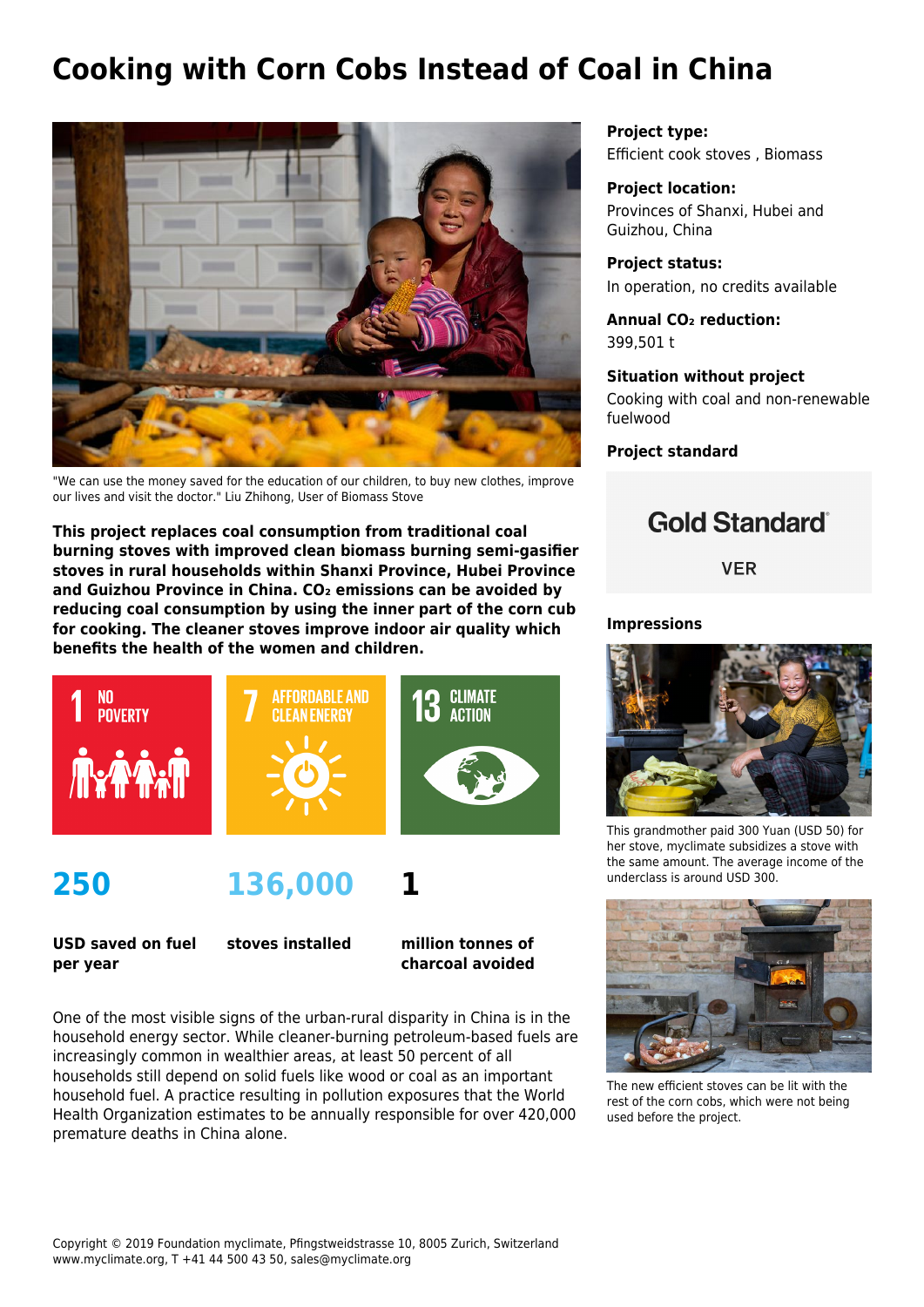**What I like most about the stove, besides the convenience, is that since buying the stove I've saved so much money from not having to buy coal for cooking. It is wonderful, every home in our Shanxi should have one.**

#### **Li Xiaoxia, owner of a Jinqilin stove since 2009**

myclimate, Impact Carbon and the China Association of Rural Energy Industry (CAREI) have partnered to alleviate the health and climate burdens found in rural China due to the inefficient and dirty use of solid fuels such as wood and coal for household energy demands. This partnership promotes the use of efficient and clean household energy technologies that can be used for cooking, heating, and water purification throughout China.

**The coal used to cook cost us 1500 Yuan per year. Now with the biomass stove we save a lot of money and it's more convenient. In spring we plant the seeds. The corn is then sold on the market for money and the leftovers can be used for cooking with the biomass stove.**

### **Nie Bianyu, User of biomass stove, China**

Carbon finance revenues will be reinvested into the project for social marketing campaigns, quality control measures, solidifying supply chains, and a host of other activities.

## **This project contributes to 9 SDGs:**



Households save around USD 1,000 on fuel over the stove's five year lifetime and EUR 80 for every Euro spent on the stove.



516,027 people profit from better air



Women save time and money.



136,000 stoves have been installed in three provinces.



Everybody helps in the harvesting season.



Corn cob piles which are dehydrated that way.